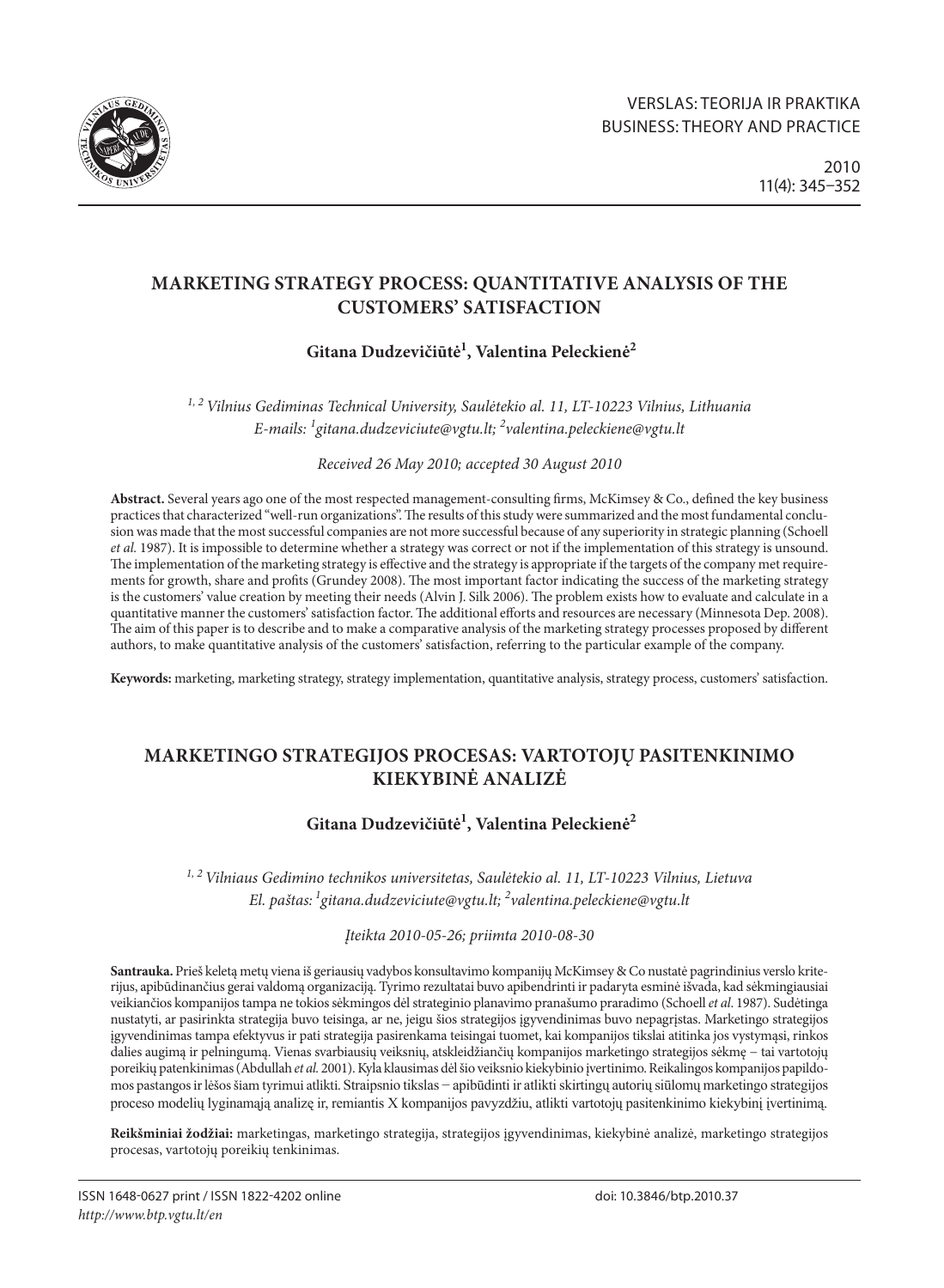### **1. Introduction**

"We have a good strong selling organization… yet we are going to change because our needs are going to change". With these words, the general sales manager of Campbell Soup explained the restructuring of the company's sales force (Schoell *et al.* 1987). Company's sales process had been organised along product lines. As the company's product line expended, the sales force had made the changes that were impacting on the company's ability to implement successfully its marketing strategies. The change of the sales process in the organization describes an aspect of marketing, which is very critical to the success of the organization, no matter that is not visible to most people. It represents an attempt to enhance the company's ability to implement effectively its marketing strategies (Humphrey 2008).

The biggest part of this paper has been devoted to showing how marketing strategy process is designed as well as describing marketing strategy's effectiveness through the quantitative analysis of the customers' satisfaction.

## **2. The review of the marketing strategy process: comparison of different approaches**

Many various definitions of marketing strategy exist. In order to get the exact understanding about marketing strategy process it would be useful to compare and summarize the definitions proposed by different authors and to distinguish the main differences and similarities between them:

- Douglas J. Dalrymple and Leonard J. Pasons in the book "Basic Marketing Management" define: "Marketing strategy is concerned with finding sustainable ways for organizations to compete in a continuously changing world" (1995).
- Two authors in the "Essentials of Marketing" introduce much wider definition: "A marketing strategy specifies target market and a related marketing mix. It is a "big picture" of what a firm will do in some market. Two interrelated parts are needed: a target market (a fairly homogeneous (similar) group of customers to whom a company addresses its activity) and a marketing mix (the controllable variables the company puts together to satisfy this target group)" (McCarthy and Perreault 1991).
- The third definition given by O. C. Ferrell and Michael D. Hartline in the book "Marketing strategy" shows a few different ways how marketing strategy might be understood: "An organization's marketing strategy describes how the firm will satisfy the needs of its customers. It can also include activities associated with maintaining relationship with stakeholders, employees or supply chain partners. Stated another way, marketing strategy is a plan for how the organization will use its strengths and capabilities to match the needs and requirements of the market. A marketing strategy can

be composed of one or more marketing programs. Each program consists of two elements –a target market and a marketing mix" (Ferrell and Hartline 2005).

The first definition gives general understanding about the marketing strategy, but it leaves free space for the interpretations about what those sustainable ways to compete are, moreover, the phrase "continuously changing world" is not exactly determined.

The second definition is wider and clearer; it identifies and explains two elements of marketing strategy – target market and a related marketing mix. However, this definition describes only one aspect of marketing strategy − homogeneous (similar) group of customers and controllable variables needed to satisfy them; and such factors as the change of external environment, relationship with other participants in the market are not mentioned.

The third definition explains the essence of marketing structure in the widest and most exact way. It determines some different aspects of marketing structure: importance of customers' needs satisfaction, activities associated with maintaining relationship with other participants. Moreover, it describes marketing strategy as a plan for how the organization will use its capabilities to satisfy the needs and requirements of the market and the same as in the second definition emphasizes two elements –a target market and a marketing mix.

To conclude, the main difference regarding the description of the marketing strategy is related to the exactness and content of the definitions. The first definition is abstract and too general. The second one is more oriented just to one aspect-target market and marketing mix. The third one gives the most completed explanation of what marketing strategy is about and what aspects should be analysed and concerned. Satisfaction of the needs of the customers is the most important factor to which the company addresses its marketing mix, and it gives the signals to the company if the marketing strategy was effective or not.

Marketing strategy process consists of three main parts: the start, development and implementation. However, such explanation is too general and does not provide any useful information about features of each stage. Different aspects of marketing strategy process are provided below.

Ian Mortimer in "Enrollment marketing strategy: a step by step process to building an effective enrollment marketing model stages of marketing strategy"(2004) has presented marketing strategy process (Fig. 1) which consists of 3 main steps:

*1. Planning and formulation*: analysing the internal and external environment, evaluating goals and then developing the plan.

*2. Implementation and execution*: translating the strategy into specific actions and programs, applying resources and managing change.

*3. Control and evaluation*: assessing whether the strategy and its implementation was effective and adjust.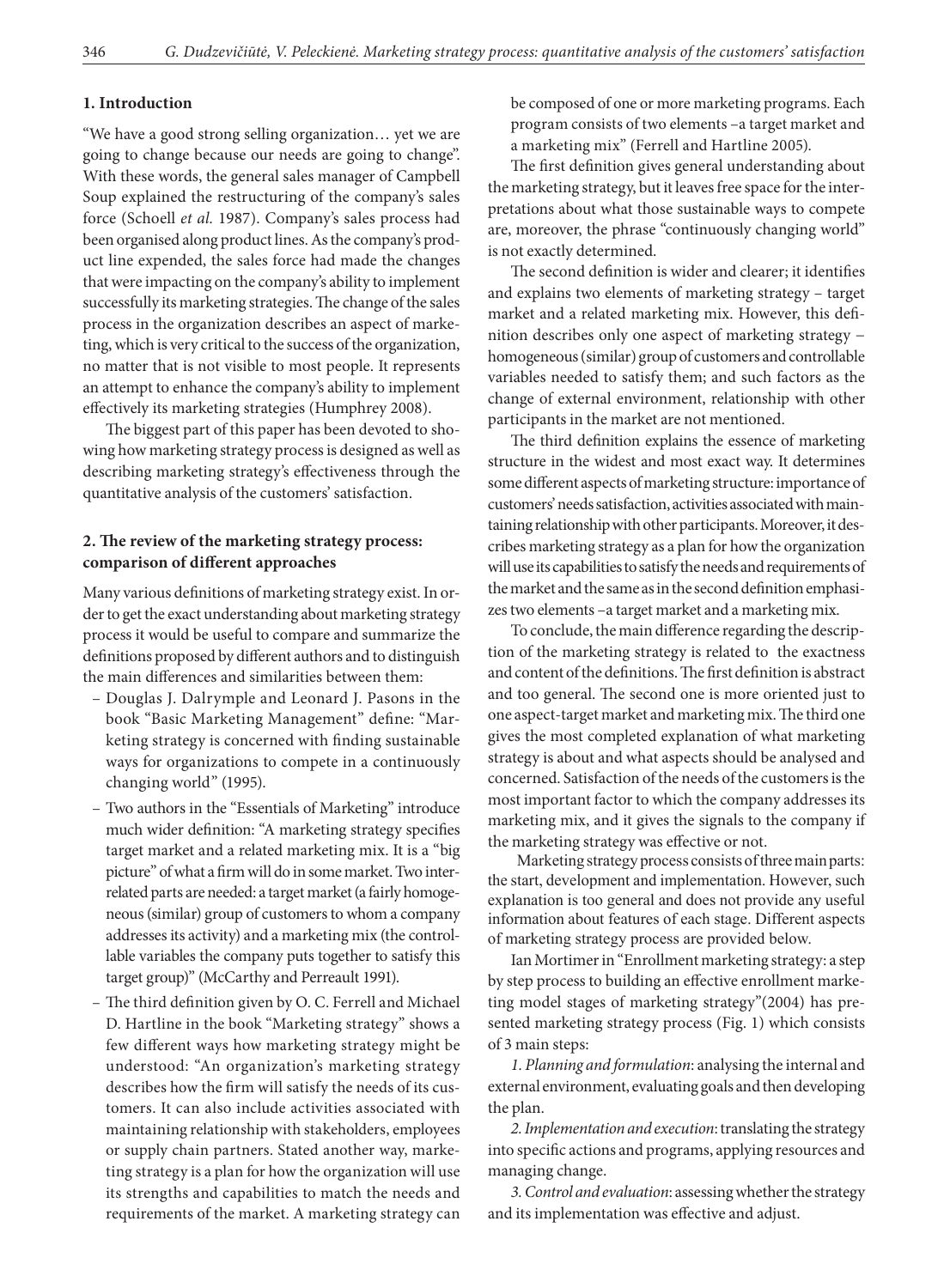

**Fig. 1.** Marketing strategy model (Mortimer 2004)

#### *Planning and Formulation process*

#### *External Environment Analysis*

– The goal of external environment is to have the organization a think from the market's perspective. This analysis consists of various factors, which should be described and evaluated: threats and opportunities (SWOT), general information about existing macro-economic indicators as well as micro-economic trends.

### *Internal Capabilities and resources consist of:*

- Strengths and weaknesses (SWOT);
- Developing a checklist for analysis: brand awareness, customer retention, quality, services, budget, staff, effectiveness, communication, alignment of goals, leadership, innovative and others.

### *Strategy Planning*

- Define goals;
- Have a baseline of knowledge regarding the market;
- Understand what you are able to leverage as potential marketing attributes;
- Understand what you need to address so that weaknesses do not get exposed.

### *Marketing Strategy Implementation and Execution*

*Identify target markets and segmentation*

- Market Segmentation: – Geographic;
- Geo-demographic;
- Academic program;
- Other;
- Measurable goals for each segment;
- Easily traceable.

## *Identify the unique value proposition for each of the target markets*

- Question: what is unique value for what target customer?
- Positioning;
- Product Category create one if needed;
- Identify the best marketing mix for each of the target markets;
- Hierarchy of Effects Decision making model;
- Marketing Communications channels must provide useful information;
- Technology Personalization;
- Decision process should align with marketing process.

*Control and evaluation*

It is the last step, which includes:

- Marketing Intelligence Model (vendors, short-term goals as well as long-term goals;
- The segments of aforementioned market should be analysed;
- The company has to make a decision if marketers dilemma = requirement to use sales a measurement of success or not;
- To set calendar / schedule for evaluation (Mortimer 2004).

A little bit different example of marketing strategy process was given by Isabel Doole, Robin Lowe and Chris Phillips in their book "International Marketing Strategy: analysis, development and implementation" (1994). The marketing strategy process was divided into three cycles, which perform in different periods: past, present, recent past, near future (Fig. 2). In such case, exact plan of the marketing strategy process is prepared and the company might develop more effectively. The past problems or success factors might be used in future planning.

In the first example (Fig. 1) marketing strategy process consists of 3 main steps: planning and formulation, implementation and execution control and evaluation. The same stages compose marketing strategy process and are described in the second example (Fig. 2), they are as follows: analysis, development and implementation.

To conclude, both marketing strategy processes are described similarly, the main idea is the same, however, the example provided by Ian Mortimer (Fig. 1) is wider and complete, the analysis of existing factors are deeper and even additional stage, such as control and evaluation is included.

#### **3. Customers' satisfaction analysis: a case study**

The research in the wholesale company X was made calculating the level of the retail customers' satisfaction.

The goal of the research was to calculate the general satisfaction level of the customers and to make conclusions about the company's marketing strategy effectiveness. The steps of the research are as follows: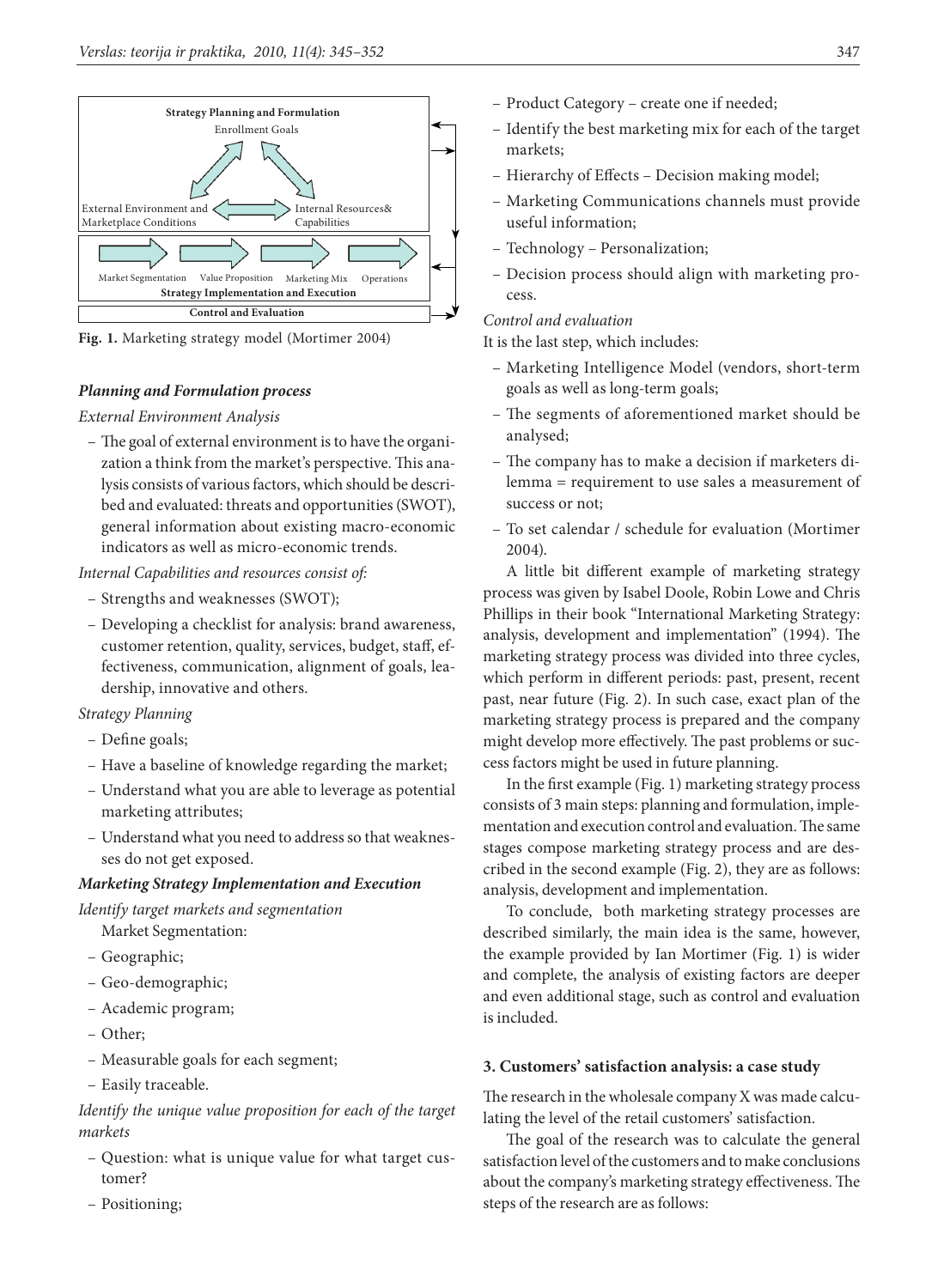

Fig. 2. Three-cycle marketing strategy process (Doole *et al.* 1994; <http://www.knowthis.com>)

- Find out how the image of company is evaluated by its customers;
- Calculate how present production is evaluated;
- Determine how supportive services are evaluated;
- Find out how general value is realized;
- Asses the loyalty of the customers;
- Measure general satisfaction level of the retail customers.

The research in the company X was referred to the questionnaires data of the retail customers. The obtained results are presented in the part 3.2 of this paper. The methodology of data analysis is introduced below.

Data analysis – is a process, which needs accuracy because mathematical and statistical methods are used. Operations are performed in particular constant order (Anderson 2000; Eklof 2006):

- Measurement data from 1−10 scale was transformed into scale 0−100.
- Because of this transformation the problem of inadequacy appears: 1−10 scale is composed of 9 intervals and 0−100 scale is divided into 10 intervals. According to Minnesota Department of Employment, in order not to lose the significance of the results, they have to be re-evaluated according to the formula given below (2008):

$$
K1 = \left(\frac{K1.1 - 1}{9} \times 33.3\right) + \left(\frac{K1.2 - 1}{9} \times 33.3\right) + \left(\frac{K1.3 - 1}{9} \times 33.3\right). (1)
$$

In this case, *K*1 – field, which impacts on the customer satisfaction, for example, realized value. *K*1.1, *K*1.2 and etc. – number of questions, which were asked in order to evaluate a certain factor. Multiplier (which in this case is 33, 3) is changing according to the number of questions and the total multiplier should be 100.

– Least square method is applied to determine the connection between dependent and independent variables. Calculations are done by using structural equality and like this the size of different latent variables are calculated and marginal error is applied:

$$
\eta = \beta \eta + \tau \xi + v, \qquad (2)
$$

ξ – external latent variable, i.e. image;

 $β$ , τ – dependent particular order matrix parameters; *v* – marginal error.

– By applying (2) formula, calculations are done by given equalities:

$$
\chi = \tilde{U}_{\chi} \xi + \delta \,, \tag{3}
$$

$$
\gamma = \tilde{U}_{\gamma} \eta + \varepsilon, \qquad (4)
$$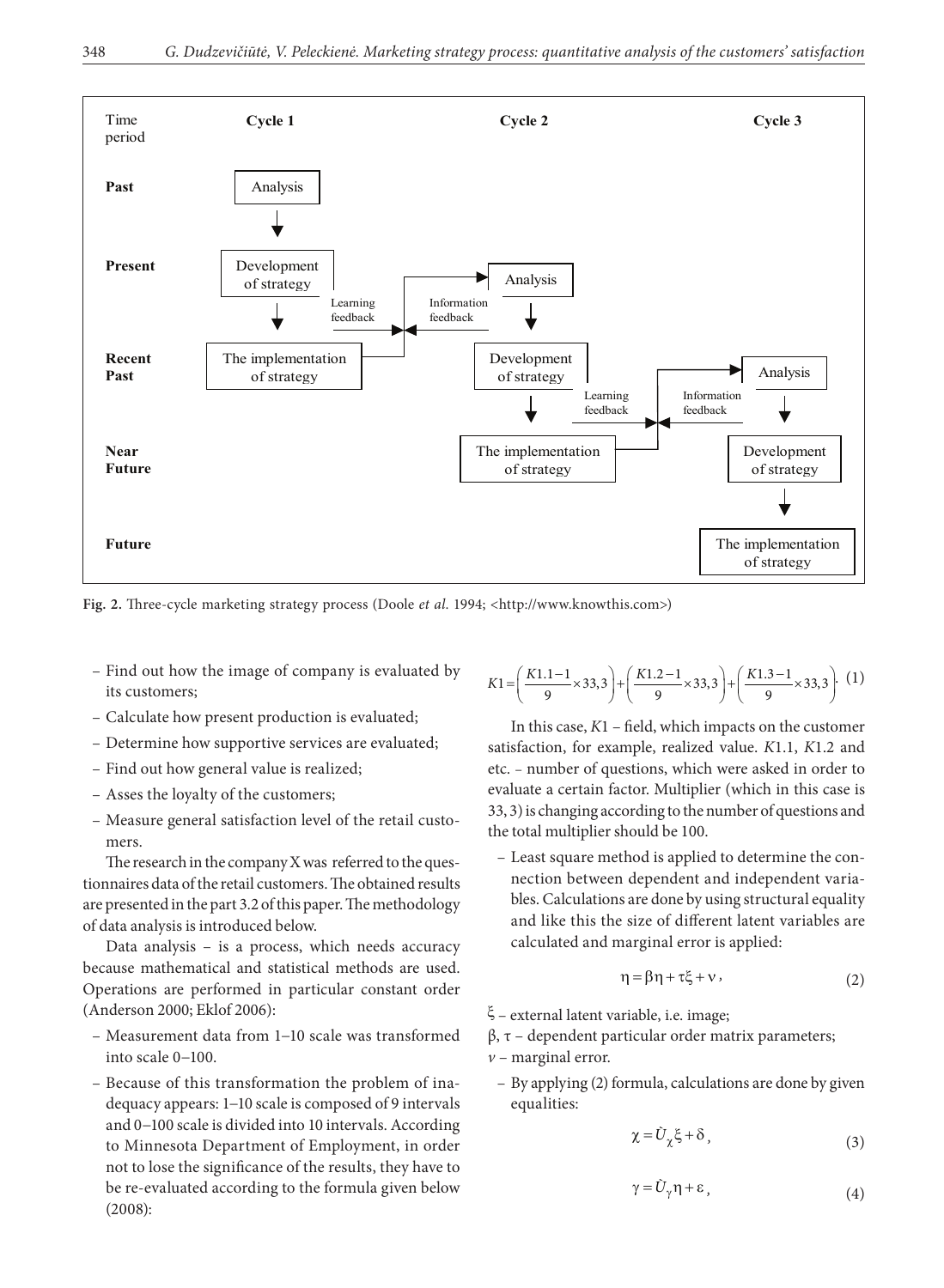$\wedge_{\gamma}$ ,  $\wedge_{\gamma}$  – weight – matrices; ε – marginal error.

- Using (3) and (4) formulas, variable values are expressed and calculated as matrices.
- The relations between cause and result and their intensity are calculated using software. The loyalty or realized satisfaction importance is determined separately (EPSI Rating 2004; EPSI Rating 2006−2007).
- The main calculations were made using Microsoft Office Excel program and it was done by following sequence of the data analysis model.
- Data was interpreted according to the Table 1.

**Table 1.** The range of customers' satisfaction (EPSI Rating 2004)

| Index value | Evaluation   |
|-------------|--------------|
| $0 - 55$    | Unacceptable |
| $55 - 60$   | Very bad     |
| $60 - 65$   | Bad          |
| $65 - 75$   | Medium       |
| $75 - 80$   | Good         |
| $80 - 85$   | Very good    |
| $85 - 100$  | Perfect      |

#### **3.1. General characteristics of the company X**

The legal type of an individual company X is *sole proprietorship*. Company belongs to small companies' group – it has 22 employees. Company X deals with import and wholesale trade of wide – ranging leather haberdashery goods. It operates and sells its products almost in all cities and towns in Lithuania. Moreover,it is trying to penetrate Latvia's market and about 5% of products are realised in this market.

Company's X mission is *"To satisfy customers' needs by providing high quality products and offering the wide range of goods at the competitive prices".* The key elements to which company pays attention when formulating its marketing strategy are as follows:

- High quality every item is checked separately;
- Design development every season new models are created;
- Customers' needs consultations with a salesperson about the specific needs of customers are held;
- Word-of-mouth advertisement.

### **3.2. Research on the retail customers' satisfaction**

Retail customers are the main channel through which company's production reaches final customers.

During the research, 44 representatives of various retail companies were questioned. They had to answer 31 ques-

For example, retail companies were asked how long they are already dealing with leather haberdashery goods. According to the given answers the major part of companies in leather haberdashery field is working for approximately 9 years. This time of period is quite long and such stability might be explained by experience and knowledge, which is essential in leather products field. However, as leather haberdashery goods are not first necessity product and such products are quite expensive, so, the trade of leather goods is more complicated respectively.

One more question in the questionnaire was about occupation of the representative. The questionnaires were filled in by people relating to products purchase: managers, moderators, owners and sales persons. Sale persons have composed even 31 per cent of all respondents and the data collected from them is really important because only these persons contact final customers. The basis of the questionnaire was made of the questions, which were directly related to retail customers' satisfaction with the production of the wholesale company X. All collected data is shown in Fig. 3.

During the research, various factors having impact on the retail customers' satisfaction were evaluated. As it could be seen from Fig. 3, the satisfaction of retail customers is 67 points out of 100. According to the certain values of this index, which is given in the Table 1, it is possible to assume that general satisfaction is evaluated moderately (category from 65 to 75). This result just gives general information about the level of retail customers' satisfaction but does not provide any other additional information such as: what factors determine exactly such result, which of characteristics are evaluated by retail customers better and which of them made them disappointed, what kind of changes would be useful to the company and how they are going to affect general level of customers satisfaction, etc. In order to find out answers to all these questions it is important to analyse how each of indexes is evaluated in different fields.

One of three categories – company's image has gathered 76 points and according to the customers' satisfaction range it means that the image is considered as good. When representatives were asked to evaluate an image of company X, they had to answer the following questions related to such subjects as: reliability and importance comparing with other suppliers, total quality and company's evaluation.

All other fields were evaluated positively too: products and service quality (79 points) or perceived value, which was expressed through price (73 points). The quality evaluation by retail customers was based on their personal experience, they have evaluated such factors as quality of service, functionality and correspondence of products, range of existing production and general value. The perceived value (price)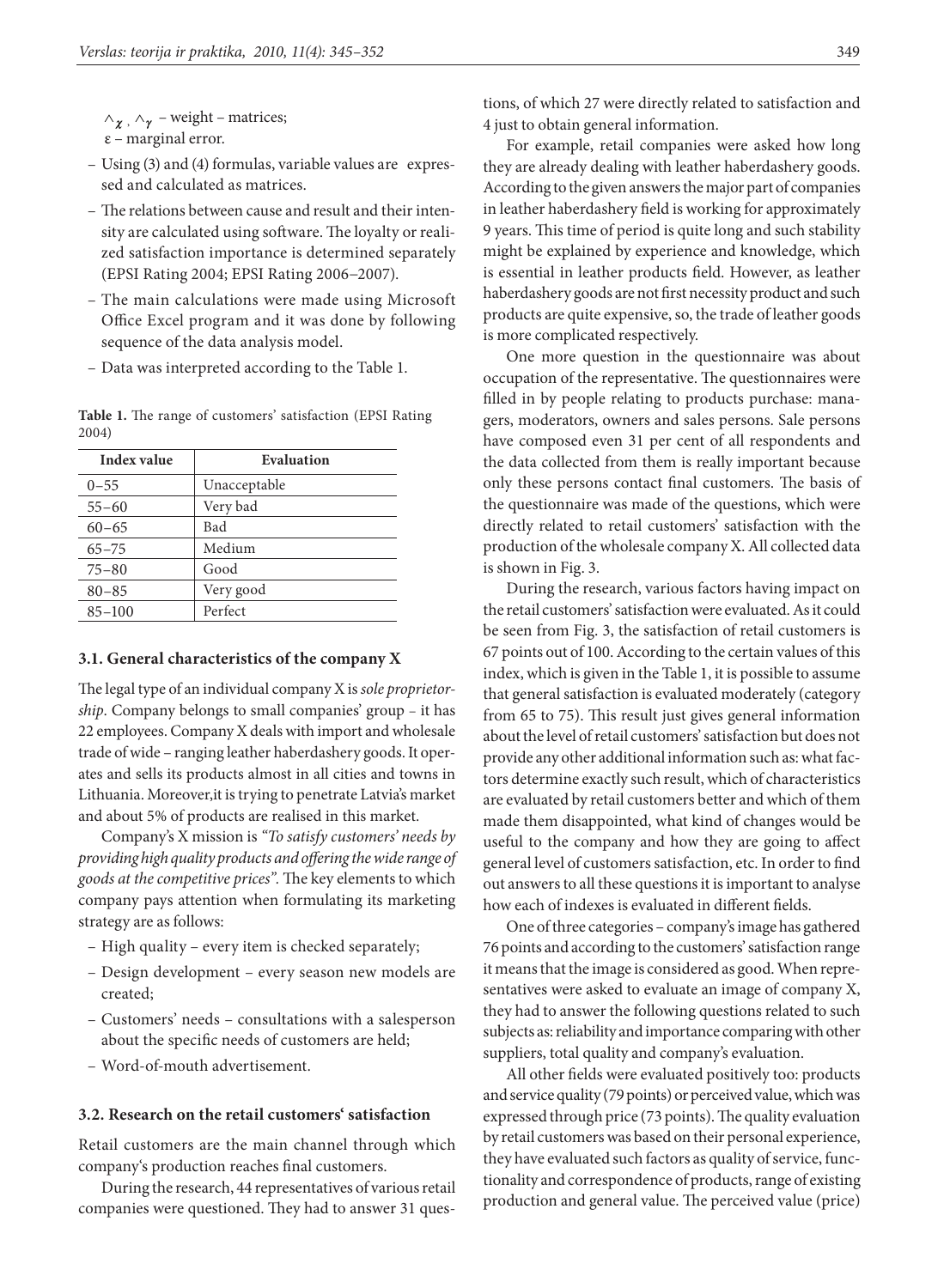

**Fig. 3.** The results of the customers' satisfaction research

was evaluated according to such aspects as company's X production price comparing with other leather haberdashery goods suppliers, customer expectations, price and quality relation, additional services and finally – general price evaluation.

What is more, customers' expectations are expressed in even 82 points, so it is obvious that customers are thinking about even better performance in the future. Such result is achieved because of several factors that are common to company X: stable price, wide range of products, qualitatively different products and services. The total satisfaction of customers' expectations compose 76 points and it means customer level of expectations is higher than it is actually obtained (this difference is 6 points).

The loyalty and complaints evaluation are also considered as results. Both, complaints and loyalty are related to other factors, which might influence their attitude image, customers' expectations, and quality or price evaluation. As it is shown in Fig. 3, the general customer satisfaction is directly related to complaints and their evaluation. Meanwhile, customer's loyalty, i.e. their intention to purchase products of company X, makes a good response and are influenced by general customers' complaints, such as product defects, account mistakes, orders problems ,etc.

According to the research result the loyalty made up 78 points and complaints-79. Both of these evaluations are placed in the category "good" and it means that loyalty might be forecasted for the next years and the amount of existing complaints is small. After the examination of the different fields of the company X and understanding how its customers are evaluating the factors impacting on their satisfaction level, it is important to analyse the connection between all these factors and define the importance of that. Because of this purpose, there are related numbers presented in Fig.

3 (numbers are written in italic). These numbers show the dependence degree. During the examination process among factors, the dependence is calculated by various statistical regression methods. And the regression dependence defines quantitative relation between the groups medium value of factors and results characteristics (Martišius, Kėdaitis 2003; Valkauskas 2002). The least square method is used in order to calculate the regression expression of customer satisfaction index. This method is not randomly chosen, its application is mended by European performance satisfaction (EPSI) research methodology: gathered data is analysed just according to this index (Budrienė, Morkvėnas 2006).

According to the calculations represented in Fig. 4, image has direct impact on customers' expectations, realized product or/and service quality, and customers' satisfaction index. The numbers near indicators are called coefficients of regression and identify the strength of the relation. The number near indicator, which connects image and customers' expectations makes up 0.52, so it means that if customers' level of satisfaction increased by one item, respectively, customers' expectations would increase by 0.52. As it could be seen, the strongest relation is between customers' expectations and realized product or/and service quality. This relation reveals that if company's X retails customers' expectations increased by one item, from 82 to 83 points, so realized quality would increase by 0.68 and would reach almost 80 points.

Other quite important factors, which affect customers' satisfaction, are realized quality (0.59 points) and image (0.55 points). Quite a strong relation could be seen between complaints and loyalty factors, according to it if complaints evaluation increased (i. e. reasons which encourage customers to complain would decrease), so the loyalty would go up to 0.59 points.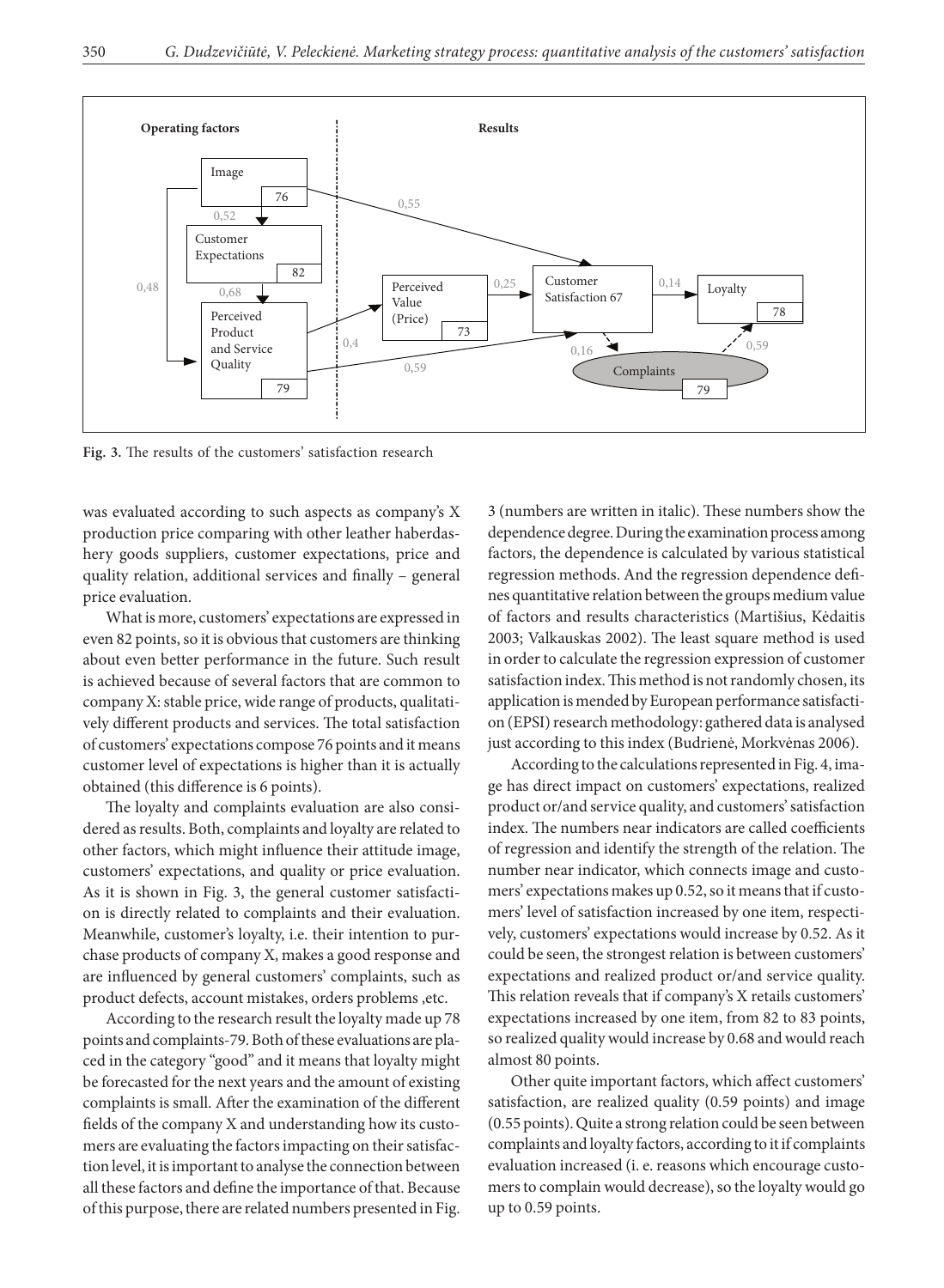

**Fig. 4.** The factors which impact on customers' satisfaction level

The smallest impact on customers' satisfaction index is made by loyalty (0.14 points) and complaints (0.16 points). According to these results, in order to increase loyalty from 78 to 79 points it is needed that customer satisfaction index would raise to a little bit more than seven points; similarly, customer satisfaction index would have to be increased by more than 6 points in order to improve the current situation concerning complaints. The reason why the connection between these factors is a few times smaller could be that the customer satisfaction index is a multiple and reacts to other evaluated fields. Moreover, during the loyalty evaluation process respondents are identifying their future plans about which they are far less sure than about the present experience (price, quality, etc.).

A few more relationships, which could be explained in the same way, are shown in Fig. 3. Relation between image and realized quality makes up 0.48 points and the strength of the impact of realized value on the customer satisfaction index amounted to 0.25 points.

As it is shown in Fig. 4, company's X customers' satisfaction is directly influenced by five factors: company's image, retail customers' expectations and their satisfaction, realized products and services quality and price of the products. The name of each factor is placed in different table window. Each of these windows has numbers located in the left or right bottom corners, numbers in the left corners indicate how the current factor is evaluated by the respondents and numbers in the right corners identify the reliability coefficient when marginal error is equal to 95 per cent. In the second column, the impact of each factor is presented. This impact describes how customer satisfaction index value would change if one of the factors increased by one point. Table located on the right side provides the scale of smallest and biggest values by which each factor's impact on

customer satisfaction index might change. The confidence interval values are identified by these errors.

The smallest value identifies the most critical field, which should be developed in order to increase the general level of customer satisfaction (Cassel 2006). As it could be seen from Fig. 4, the smallest value falls to the realized value (price) factor, however realized value's impact on general satisfaction is only 0.3 points. It does not mean that this field should not be developed, but the greater attention should be focused on the image and realized quality, which are evaluated by 76 points and have 0.6 points of impact on the customer satisfaction index. The image of company X for retail customers might be improved by: becoming one of the main wholesale suppliers for business partners, increasing the quality of production or making sure that companies' activities are reliable. The biggest evaluation is given to customers' expectations (82 points). It does not mean that this field should not be developed, however, comparing it with other factors the customer expectation evaluation is bigger and it might be developed later when improvements on other factors are made.

#### **4. Conclusions**

1. The aim of this paper is to make a comparative analysis of the marketing strategy processes proposed by different authors. Referring to a particular company as an example, to assess the satisfaction level of the customers.

2. The main idea of the marketing strategy models described by different authors is the same- to reach a high customers' satisfaction level. The differences of the approaches to the marketing strategy process are related to the fact how widely, deeply and completely the authors analyse the stages of the process and what additional functions they include in this one.